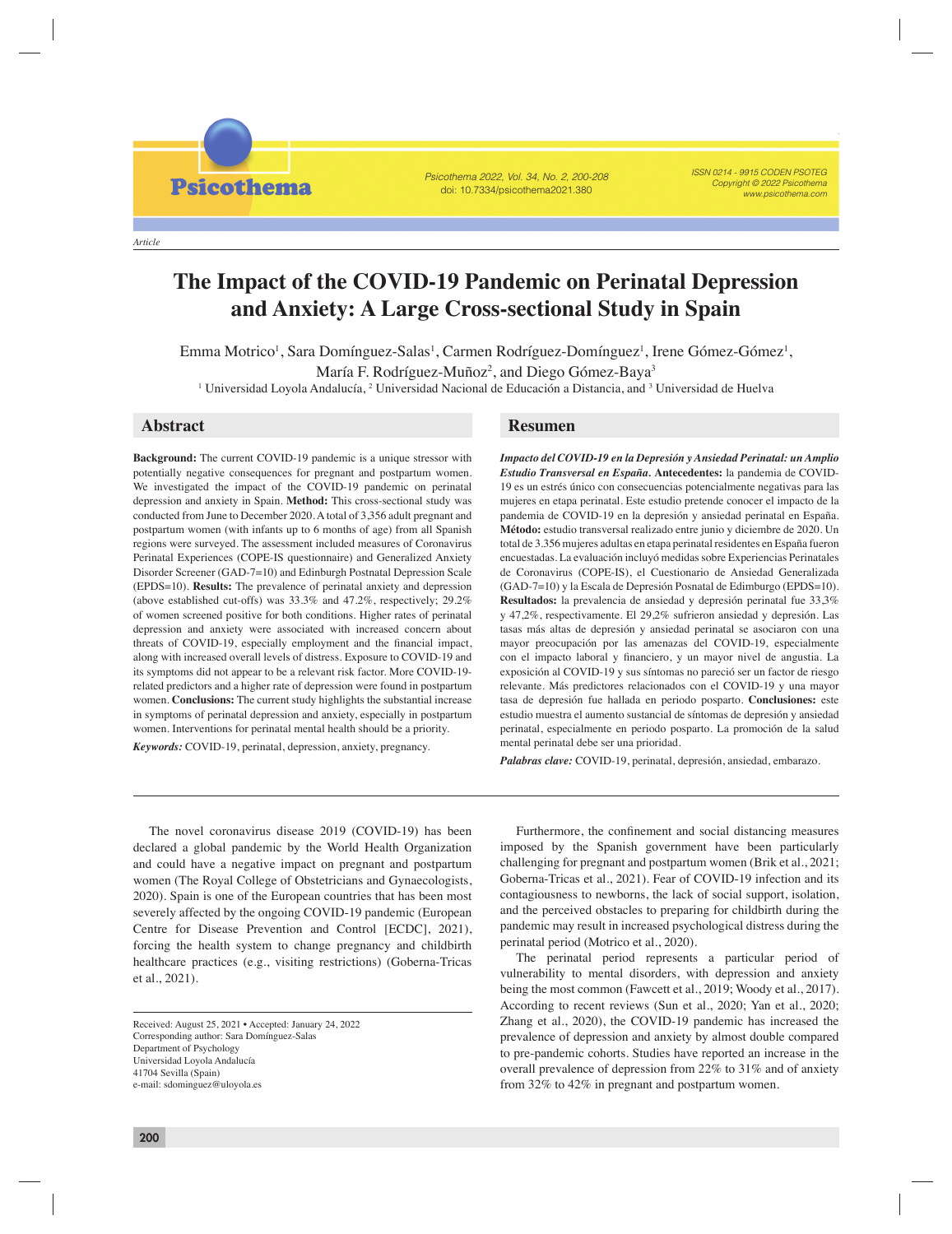Although no studies from Spain were included in the previous reviews, to the best of our knowledge, eight studies have been published to date (Brik et al., 2021; de Arriba-García et al., 2021; Esteban-Gonzalo et al., 2021; Lubián-López et al., 2021; Mariño-Narváez et al., 2021; Puertas-González et al., 2021a, b; Romero-González et al., 2021). However, they have some limitations. Most of the studies had small samples (less than 300 participants) (Brik et al., 2021; Mariño-Narváez et al., 2021; Puertas-González et al., 2021a, b; Romero-González et al., 2021), included women from only one or two Spanish regions (Brik et al., 2021; Lubián-López et al., 2021; Mariño-Narváez et al., 2021; Puertas-González et al., 2021a, b) and did not administer validated screening assessment tools for depression (de Arriba-García et al., 2021; Puertas-González et al., 2021a; Romero-González et al., 2021). Furthermore, no study has reported the prevalence of depression in pregnant and postpartum mothers with symptoms of or infection with COVID-19.

Given the scarce evidence, the impact of COVID-19 on perinatal depression and anxiety in Spain is still unknown. The question is relevant because of the known deleterious effects of mental health in women, their partners, and their offspring (Stein et al., 2014); further research is needed to study their status and to be able to implement prevention and treatment strategies.

Therefore, the aim of the present study was to examine the impact of the COVID-19 pandemic on perinatal depression and anxiety in a large sample of pregnant and postpartum women in Spain. Specifically, the study aimed to (1) report the prevalence of anxiety and depression during the COVID-19 pandemic; (2) assess differences in perinatal depression and anxiety due to COVID-19 related variables; and (3) determine the COVID-19 variables that can influence perinatal depression and anxiety.

# Method

## *Participants*

A total of 3,356 Spanish women during the perinatal period taking part of the Impact of the COVID-19 pandemic on perinatal mental health international study (Riseup-PPD-COVID-19) (Register: NCT04595123) were included in this cross-sectional study. The rationale for the inclusion criteria were to evaluate women throughout their pregnancy and during the first six months following childbirth.

The inclusion criteria were as follows: (1) were pregnant or a biological mother of a child aged six months or less; (2) women who were 18 years of age or older; (3) were living in Spain; and (4) provided informed consent to participate in the study. Women were excluded from the study if they were not Spanish pregnant or a biological mother of a child aged six months or less, if they were younger than 18 years of age and if they did not provide informed consent to participate in the study.

# *Instruments*

The experiences of the women during the COVID-19 pandemic were assessed by the Spanish version of the Coronavirus Perinatal Experiences - Impact Survey (COPE-IS) (Thomason et al., 2020). In the present study, the variables included were as follows: 1) COVID-19 type of exposure and symptoms (three items): contact with someone who had been diagnosed with COVID-19 (yes/no), the diagnosis of and/or any symptoms compatible with COVID-19

(yes/no), and the death of any family or friends due to COVID-19  $(yes/no); 2) COVID-19 concerns and distress (five items): of their$ own illness, of their child's health, of employment and financial impact, and of the overall the level of distress about COVID-19. Each item was rated with a Likert scale ranging from 1 (no distress) to 7 (highly distressed).

The Spanish version of the Generalized Anxiety Disorder Screener (GAD-7; Spitzer et al., 2006) was used to measure anxiety (García-Campayo et al., 2010; Soto-Balbuena et al., 2021). The GAD-7 total score ranges from 0 to 21. A cut-off point of  $\ge$ 10 was used for clinical significance in each participant (Spitzer et al., 2006). The GAD-7 showed good reliability by internal consistency and good concurrent validity in a previous study with Spanish pregnant women (Soto-Balbuena et al., 2021). Cronbach's  $\alpha$  coefficient was .92 for the entire sample and, also, for pregnant and postpartum women.

The Spanish version of the Edinburgh Postnatal Depression Scale (EPDS; Cox et al., 1987) was used to assess depression (García-Esteve et al., 2003; Vázquez & Míguez, 2019). Each item of the EPDS is scored on a 4-point scale (from 0 to 3), with the total scale score ranging from 0–30. The validated Spanish version of the EPDS has a cut-off point of  $\geq 10$  to identify the presence of probable perinatal depression in women, obtaining an area under the curve of .98, and also had good sensitivity and specificity values (García-Esteve et al., 2003). Cronbach's α was .88 for our entire sample and .89 and .88 for pregnant and postpartum women, respectively.

# *Procedure*

The method was previously described in detail elsewhere (Motrico et al., 2021). Summarizing, data collection was from 15 June to 31 December 2020. Participants were recruited through social media advertising (e.g., Instagram), networks of organizations, policymakers, local organizations, and other stakeholders (using the network provided by Riseup-PPD). Participants who provided online informed consent and fulfilled all the inclusion criteria were invited to participate in the study by using the project website link (https://momsduringcovid.org/about/). Participants who did not meet the inclusion criteria were informed by a message thanking them for their interest and explaining them the inclusion criteria of the study through the project website. All the data were collected by an online questionnaire specifically created to meet the objectives of the study. Data collection took approximately 20 minutes to complete.

The present study received approval from the Ethics Committee (Ethics Protocol: 1257-N-20). All data were completely anonymized, according to the Helsinki Declaration of Research with Human Beings.

# *Data analysis*

Survey data were manually checked for accuracy and consistency before analysis. From an original 4,316 respondents, we identified and removed 960 invalid records because participants either indicated an erroneous pregnancy duration (more than 42 weeks; *n*  $= 324$ ) or their children were more than 6 months old ( $n = 636$ ). All analyses were conducted using records without missing values.

Descriptive data analyses were performed to report frequencies and percentages for categorical data and means and standard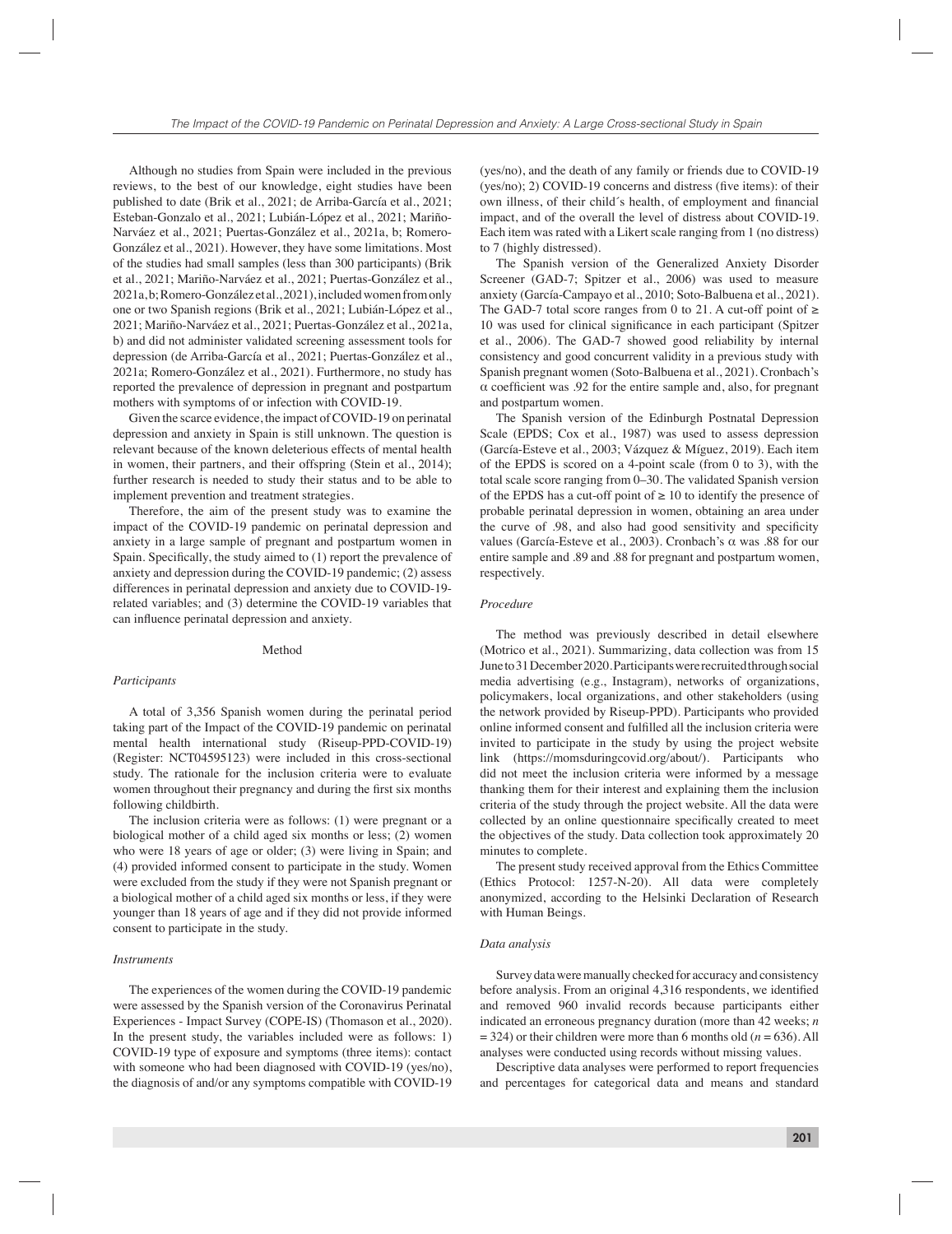deviations for continuous variables. Differences between participants with perinatal depression and anxiety by demographics (age and primigravida/primipara) and COVID-19-related variables were examined using the  $\chi^2$  statistic or Student's *t*-test. Size effects were presented following the interpretation proposed by Cramer's *V* and Cohen's *d* for the effect size as follows: 0-0.19, negligible; 0.20-0.49, small; 0.50-0.79, medium; 0.80 and over, high (Cohen, 1988).

Multivariate logistic regression analyses were conducted to identify how demographics and COVID-19-related variables predicted perinatal depression and anxiety. All *p* values were twosided and considered significant below .05. All confidence intervals (CI) were reported at 95%. SPSS v26.0 statistical software was used for these analyses.

# Results

# *Descriptive statistics*

A total of 3,356 pregnant and postpartum women from the 17 Spanish Autonomous Communities and the autonomous cities of Ceuta and Melilla participated in the study. Most of them lived in Andalusia (18%), Madrid (17.2%), Catalonia (13.6%), and Valencia (7.6%) (see Figure 1).

The main characteristics of the 1,402 (44.5%) pregnant and 1,954 (55.5%) postpartum women are described in Table 1. The mean age was 33.7 ( $SD = 4.3$ ), and at least 62.1% of the participants were primigravida/primiparous. Regarding COVID-19 exposures and symptoms, 16.6% of the pregnant and 14.5% of the postpartum women reported symptoms and/or diagnosis of a COVID-19 infection.

Some differences were found in COVID-19 concerns and distress between pregnant and postpartum women. In both groups, the most important concern was the change in daily life due to COVID-19. The results indicated that pregnant women were more concerned over their own COVID-19-related symptoms and/or

| Table 1<br>Main characteristics of the participants               |                                      |                                  |                                      |  |  |  |  |  |  |
|-------------------------------------------------------------------|--------------------------------------|----------------------------------|--------------------------------------|--|--|--|--|--|--|
|                                                                   | All<br>participants<br>$(N = 3,356)$ | Pregnant<br>women<br>$(n=1,402)$ | Postpartum<br>women<br>$(n = 1.954)$ |  |  |  |  |  |  |
|                                                                   | $N(\%)$                              | $n(\%)$                          | $n(\%)$                              |  |  |  |  |  |  |
| Demographic                                                       |                                      |                                  |                                      |  |  |  |  |  |  |
| Age $[M(SD)]$                                                     | 33.7 (4.3)                           | $33.4(4.2)^*$                    | $33.8(4.3)*$                         |  |  |  |  |  |  |
| Primigravida/primiparous                                          |                                      |                                  |                                      |  |  |  |  |  |  |
| N <sub>0</sub>                                                    | 1,273 (37.9)                         | 570 (40.7)*                      | 703 (36)*                            |  |  |  |  |  |  |
| Yes                                                               | 2,083(62.1)                          | 832 (59.3)*                      | $1,251(64.0)$ *                      |  |  |  |  |  |  |
| <b>COVID-19 exposures and symptoms</b>                            |                                      |                                  |                                      |  |  |  |  |  |  |
| Contact with someone who has been<br>diagnosed with COVID-19      |                                      |                                  |                                      |  |  |  |  |  |  |
| N <sub>0</sub>                                                    | 2,489 (74.2)                         | 1,022 (72.9)                     | 1,467 (75.1)                         |  |  |  |  |  |  |
| Yes                                                               | 867 (25.8)                           | 380 (27.1)                       | 487 (24.9)                           |  |  |  |  |  |  |
| Symptoms and/or confirmed COVID-19<br>diagnosis<br>N <sub>o</sub> | 2,839(84.6)                          | 1,169(83.4)                      | 1,670 (85.5)                         |  |  |  |  |  |  |
| Yes                                                               | 517 (15.4)                           | 233(16.6)                        | 284 (14.5)                           |  |  |  |  |  |  |
| Death of a close person due to COVID-19                           |                                      |                                  |                                      |  |  |  |  |  |  |
| N <sub>0</sub>                                                    | 2,988 (89.0)                         | 1,238(88.3)                      | 1,750 (89.6)                         |  |  |  |  |  |  |
| Yes                                                               | 368(11.0)                            | 164(11.7)                        | 204(10.4)                            |  |  |  |  |  |  |
| COVID-19 concerns and distress $[M(SD)]$                          |                                      |                                  |                                      |  |  |  |  |  |  |
| Own COVID-19 related symptoms and/or<br>potential illness         | 4.2(2.0)                             | $4.4(2.0)*$                      | $4.2(2.0)*$                          |  |  |  |  |  |  |
| Child's health                                                    | 4.5(2.4)                             | $5.1(2.2)$ **                    | $4.1(2.5)$ **                        |  |  |  |  |  |  |
| Employment and financial impact                                   | 4.8(2.1)                             | $4.7(2.1)$ *                     | $5.0(2.0)*$                          |  |  |  |  |  |  |
| Daily live impact                                                 | 5.2(1.2)                             | 5.2(1.2)                         | 5.3(1.2)                             |  |  |  |  |  |  |
| Overall level of distress                                         | 4.7(1.6)                             | $4.2(1.6)$ **                    | $4.5(1.6)$ **                        |  |  |  |  |  |  |
| <b>Perinatal mental health</b>                                    |                                      |                                  |                                      |  |  |  |  |  |  |
| GAD-7 scores $[M(SD)]$                                            | 7.5(5.4)                             | 7.4 (5.3)                        | 7.6(5.4)                             |  |  |  |  |  |  |
| $GAD-7 \ge 10$                                                    | 1,107 (33.3)                         | 458 (32.7)                       | 659 (33.7)                           |  |  |  |  |  |  |
| EPDS scores $[M(SD)]$                                             | 9.3(5.8)                             | $9.0(6.9)*$                      | $9.5(5.7)$ *                         |  |  |  |  |  |  |
| $EPDS \ge 10$                                                     | 1,585 (47.2)                         | 628 $(44.8)$ *                   | 957 (49.0)*                          |  |  |  |  |  |  |



Note: Framed, data showed the frequency (percentage) of participants according to Spanish Autonomous Community or Cities.

Figure 1. Confirmed COVID-19 cases accumulated in Spain (December 28, 2020) according to Autonomous Community and geographical distribution of the study participants. Authors' own elaboration based on data from Centro de Coordinación de Alertas y Emergencias Sanitarias. Ministerio de Sanidad (Gobierno de España, 2021)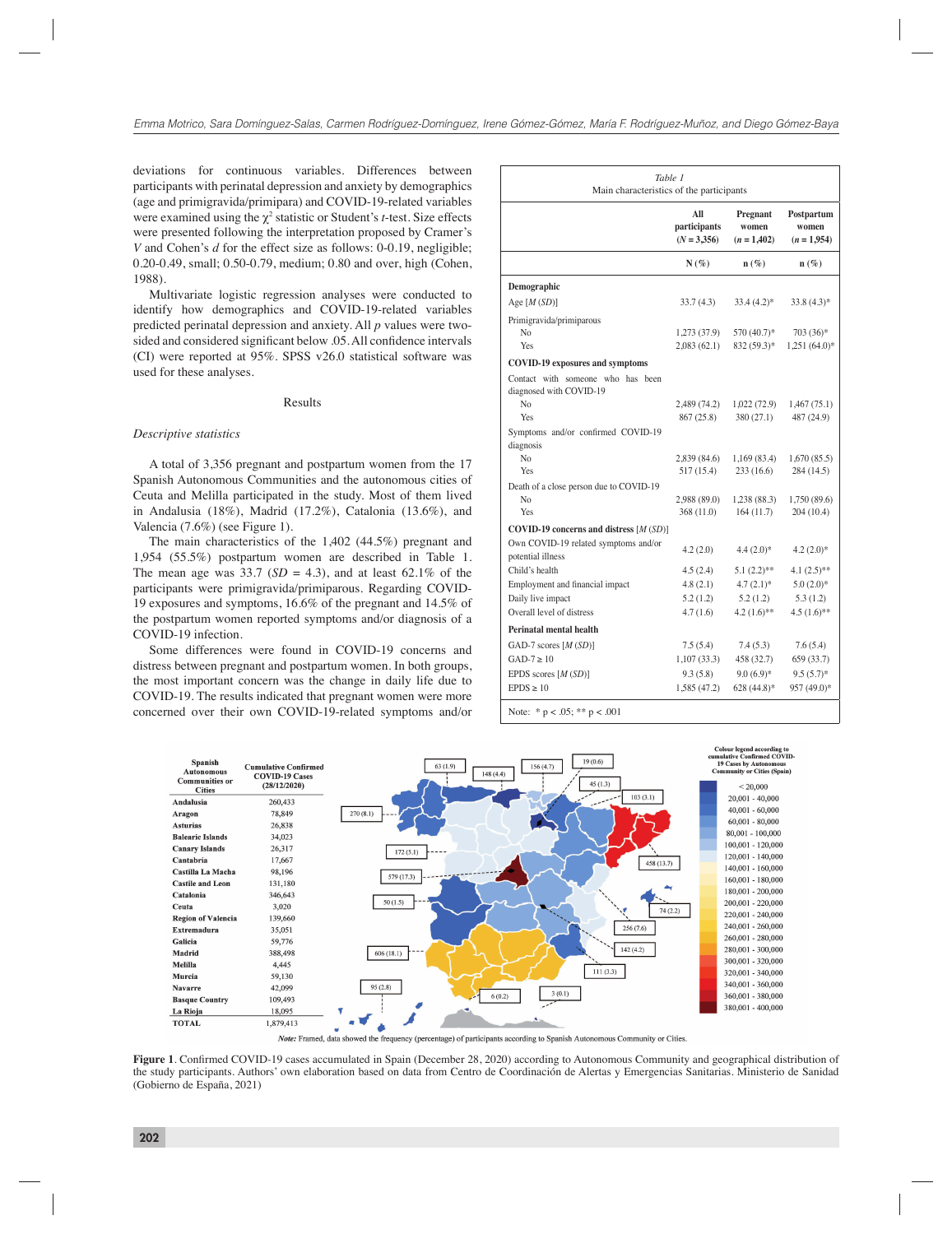potential illness  $(M = 4.4, SD = 2.0), t = 2.87, p = .004, d = 0.10,$ and over their child's health ( $M = 5.1$ ,  $SD = 2.2$ ),  $t = 12.09$ ,  $p <$ .001, *d* = 0.42. Furthermore, postpartum women reported more concern about employment and financial impact  $(M = 5.0, SD =$ 2.0),  $t = -2.49$ ,  $p = .013$ ,  $d = 0.09$ , and reported more distress ( $M =$  $4.5, SD = 1.6$ ,  $t = -3.95, p < 0.01, d = 0.14$ .

The rates in the overall sample of perinatal anxiety and depression, according to established cut-off points, were 33.3% and 47.2%, respectively; 29.2% of the women screened positive for both conditions. Postpartum women presented higher rates of depression than pregnant women,  $V = 0.04$ ,  $p = .017$  (see Table 1).

# *Association between COVID-19-related variables and perinatal mental health*

Differences in perinatal mental health by demographics and COVID-19-related variables are described in Tables 2 and 3. Pregnant women with anxiety and depression were younger, were not primigravida, reported COVID-19 symptoms and/or confirmed a COVID-19 diagnosis, and indicated higher levels of concern and distress related to COVID-19 (*p* < .001). Postpartum women with anxiety or depression also showed greater concern and distress related to COVID-19 ( $p < .001$ ) and reported higher percentages of COVID-19-related deaths of people close to them. Moreover, postpartum women with anxiety were younger than those without anxiety,  $t = 4.17$ ,  $p < .001$ ,  $d = 0.21$ .

# *Predicting perinatal mental health during the COVID-19 pandemic*

The logistic regression models to predict perinatal mental health during the COVID-19 pandemic, based on demographics (age and primigravida/primipara) and COVID-19-related variables, are described in Tables 4 and 5. The four models correctly classified approximately 71.9-79.7% of the participants. The Hosmer-Lemeshow test indicated a good fit of the models, and the omnibus test allowed us to assert that the new models (with explanatory variables included) were an improvement over the baseline models. Higher explained variance was observed for anxiety in pregnant women (42%), while the other three models reached *R*<sup>2</sup> values over 33%.

Regarding the subsample of pregnant women, being younger  $(OR = 0.95)$ , not being primigravida  $(OR = 0.67)$ , having concerns about employment and financial impact  $(OR = 1.11)$ , and having a higher level of general distress due to COVID-19 (*OR* = 2.59) increased the likelihood of suffering anxiety. Furthermore, the predictive variables for depression in pregnant women were a higher level of overall distress (*OR* = 2.26), not being primigravida (*OR* = 0.73) and having greater concern about one's own COVID-19-related symptoms or potential illness (*OR*  $= 0.93$ ) (see Table 4).

In the subsample of postpartum women, being younger  $(OR =$ 0.96), the death of a close person due to COVID-19 ( $OR = 1.46$ ), increased concern about their child´s health (*OR* = 1.06) and about employment and financial impact  $(OR = 1.10)$ , and a higher level

| Table 2<br>Association between variables and perinatal mental health in pregnant women during the COVID-19 pandemic             |                               |                        |            |                  |                    |                               |                         |            |                  |                    |  |
|---------------------------------------------------------------------------------------------------------------------------------|-------------------------------|------------------------|------------|------------------|--------------------|-------------------------------|-------------------------|------------|------------------|--------------------|--|
|                                                                                                                                 | Anxiety (GAD-7 $\geq$ 10)     |                        |            |                  |                    | Depression (EPDS $\geq 10$ )  |                         |            |                  |                    |  |
|                                                                                                                                 | N <sub>o</sub><br>$(n = 944)$ | Yes<br>$(n = 458)$     | $\chi^2/t$ | $\boldsymbol{p}$ | <b>Effect</b> size | N <sub>o</sub><br>$(n = 774)$ | Yes<br>$(n = 628)$      | $\chi^2/t$ | $\boldsymbol{p}$ | <b>Effect</b> size |  |
| Demographic                                                                                                                     |                               |                        |            |                  |                    |                               |                         |            |                  |                    |  |
| Age $[M(SD)]$                                                                                                                   | 33.7(4.0)                     | 32.9(4.6)              | 3.09       | .002             | 0.19               | 33.6(4.0)                     | 33.2(4.4)               | 1.53       | .127             | 0.08               |  |
| Primigravida<br>N <sub>o</sub><br>Yes                                                                                           | 365(38.7)<br>579 (61.3)       | 205(44.8)<br>253(55.2) | 4.75       | .029             | 0.06               | 297 (38.4)<br>477(61.6)       | 273(43.5)<br>355(56.5)  | 3.74       | .053             | 0.05               |  |
| <b>COVID-19 exposures and symptoms</b><br>Contact with someone who has been diagnosed<br>with COVID-19<br>N <sub>o</sub><br>Yes | 687 (72.8)<br>257(27.2)       | 335(73.1)<br>123(26.9) | 0.02       | .884             | 0.00               | 568 (73.4)<br>206(26.6)       | 454 (72.3)<br>174(27.7) | 0.21       | 672              | 0.01               |  |
| confirmed<br>COVID-19<br>or/and<br>Symptoms<br>diagnosis<br>N <sub>o</sub><br>Yes                                               | 804 (85.2)<br>140(14.8)       | 365 (79.7)<br>93(20.3) | 6.67       | .010             | 0.07               | 654(84.5)<br>120(15.5)        | 515 (82.0)<br>113(18.0) | 1.38       | .213             | 0.03               |  |
| Death of a close person due to COVID-19<br>N <sub>o</sub><br>Yes                                                                | 842 (89.2)<br>102(10.8)       | 396 (86.5)<br>62(13.5) | 2.23       | .135             | 0.04               | 693 (89.5)<br>81 (10.5)       | 545 (86.8)<br>83 (13.2) | 2.54       | .111             | 0.04               |  |
| COVID-19 concerns and distress $[M(SD)]$                                                                                        |                               |                        |            |                  |                    |                               |                         |            |                  |                    |  |
| Own COVID-19 related symptoms or potential<br>illness                                                                           | 4.1(1.9)                      | 4.9(2.0)               | $-6.81$    | < 0.01           | 0.39               | 4.1(1.9)                      | 4.7(2.0)                | $-5.17$    | < 0.001          | 0.28               |  |
| Child's health                                                                                                                  | 4.7(2.3)                      | 5.7(2.0)               | $-8.39$    | < 0.01           | 0.46               | 4.8(2.3)                      | 5.5(2.1)                | $-5.96$    | < 0.01           | 0.32               |  |
| Employment and financial impact                                                                                                 | 4.4(2.1)                      | 5.3(2.0)               | $-7.80$    | < .001           | 0.43               | 4.4(2.1)                      | 5.1(2.0)                | $-6.48$    | < 0.001          | 0.35               |  |
| Daily live impact                                                                                                               | 4.9(1.2)                      | 5.7(1.0)               | $-13.77$   | < 0.001          | 0.74               | 4.8(1.3)                      | 5.6(1.1)                | $-11.79$   | < 0.001          | 0.62               |  |
| Overall level of distress                                                                                                       | 3.6(1.4)                      | 5.5(1.3)               | $-24.71$   | < .001           | 1.34               | 3.5(1.5)                      | 5.1(1.4)                | $-21.62$   | < .001           | 1.16               |  |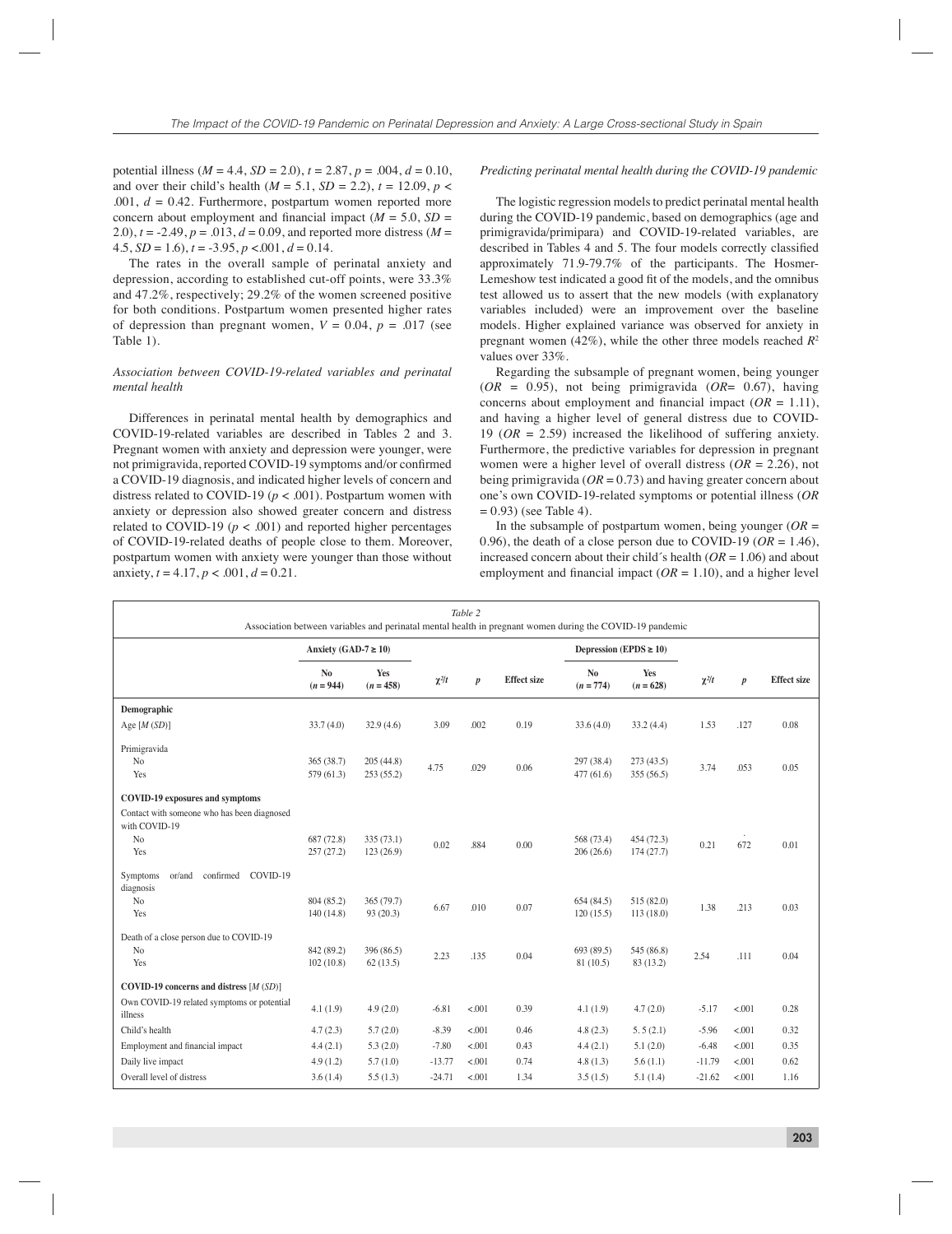|                                                                                                                                 |                                |                         |            | Table 3          | Association between variables and perinatal mental health in postpartum women during the COVID-19 pandemic |                               |                         |            |                  |                    |
|---------------------------------------------------------------------------------------------------------------------------------|--------------------------------|-------------------------|------------|------------------|------------------------------------------------------------------------------------------------------------|-------------------------------|-------------------------|------------|------------------|--------------------|
|                                                                                                                                 | Anxiety (GAD-7 $\geq$ 10)      |                         |            |                  |                                                                                                            | Depression (EPDS $\geq 10$ )  |                         |            |                  |                    |
|                                                                                                                                 | N <sub>o</sub><br>$(n = 1295)$ | Yes<br>$(n=659)$        | $\chi^2/t$ | $\boldsymbol{p}$ | <b>Effect</b> size                                                                                         | N <sub>o</sub><br>$(n = 997)$ | Yes<br>$(n = 957)$      | $\chi^2/t$ | $\boldsymbol{p}$ | <b>Effect</b> size |
| Demographic                                                                                                                     |                                |                         |            |                  |                                                                                                            |                               |                         |            |                  |                    |
| Age $[M(SD)]$                                                                                                                   | 34.1(4.1)                      | 33.2(4.6)               | 4.17       | < .001           | 0.21                                                                                                       | 34.0(4.1)                     | 33.7(4.5)               | 1.60       | .111             | 0.07               |
| Primiparous<br>No<br>Yes                                                                                                        | 468(36.1)<br>827 (63.9)        | 235(35.7)<br>424 (64.3) | 0.04       | .835             | 0.01                                                                                                       | 351 (35.2)<br>646 (64.8)      | 352 (36.8)<br>605(63.2) | 0.53       | 0.53             | 0.05               |
| <b>COVID-19 exposures and symptoms</b><br>Contact with someone who has been diagnosed<br>with COVID-19<br>N <sub>o</sub><br>Yes | 965 (74.5)<br>330 (25.5)       | 502(76.2)<br>157(23.8)  | 0.64       | .423             | 0.02                                                                                                       | 747 (74.9)<br>250(25.1)       | 720 (75.2)<br>237(24.8) | 0.03       | .874             | 0.01               |
| confirmed<br>COVID-19<br>or/and<br>Symptoms<br>diagnosis<br>N <sub>o</sub><br>Yes<br>Death of a close person due to COVID-19    | 1112(85.9)<br>183(14.1)        | 558 (84.7)<br>101(15.3) | 0.50       | .479             | 0.02                                                                                                       | 864 (86.7)<br>133(13.3)       | 806 (84.2)<br>151(15.8) | 2.34       | .126             | 0.03               |
| No<br>Yes                                                                                                                       | 1181 (91.2)<br>114(8.8)        | 569 (86.3)<br>90(13.7)  | 11.01      | .001             | 0.08                                                                                                       | 912 (91.5)<br>85(8.5)         | 838 (87.6)<br>118(12.4) | 7.98       | .005             | 0.04               |
| COVID-19 concerns and distress $[M(SD)]$                                                                                        |                                |                         |            |                  |                                                                                                            |                               |                         |            |                  |                    |
| Own COVID-19 related symptoms or potential<br>illness                                                                           | 3.9(1.9)                       | 4.7(2.1)                | $-8.62$    | < .001           | 0.43                                                                                                       | 3.8(1.9)                      | 4.6(2.0)                | $-8.68$    | < .001           | 0.39               |
| Child's health                                                                                                                  | 3.7(2.4)                       | 4.9(2.4)                | $-10.37$   | < .001           | 0.50                                                                                                       | 3.5(2.4)                      | 4.7(2.4)                | $-10.64$   | < .001           | 0.48               |
| Employment and financial impact                                                                                                 | 4.6(2.1)                       | 5.5(1.8)                | $-10.17$   | < .001           | 0.47                                                                                                       | 4.5(2.1)                      | 5.3(1.9)                | $-9.90$    | < .001           | 0.45               |
| Daily live impact                                                                                                               | 5.0(1.3)                       | 5.8(1.0)                | $-16.29$   | < .001           | 0.72                                                                                                       | 4.9(1.3)                      | 5.6(1.1)                | $-14.31$   | < 0.001          | 0.65               |
| Overall level of distress                                                                                                       | 3.9(1.5)                       | 5.5(1.2)                | $-25.76$   | < .001           | 1.15                                                                                                       | 3.7(1.5)                      | 5.3(1.3)                | $-25.08$   | < .001           | 1.13               |

of overall distress due to COVID-19 (*OR* = 2.10) increased anxiety. Moreover, postpartum depression was predicted by COVID-19 concern and overall distress. Specifically, greater concern about their child's health  $(OR = 1.06)$ , about their employment and financial impact  $(OR = 1.10)$ , and a higher level of overall distress due to COVID-19 ( $OR = 2.12$ ), were the significant predictors in the model (See Table 5).

# Discussion

The present study shows the negative impact of the COVID-19 pandemic on perinatal mental health in Spain. The prevalence of anxiety and depression (above validated cut-off scores) were 33.3% and 47.2%, respectively; 29.2% of women presented both conditions. These rates are more than doubled compared to the pre-pandemic data from studies with similar characteristics. Being primigravida is a protective factor for antenatal anxiety and depression, and younger age was a risk factor exclusively for antenatal anxiety. A higher level of concern, especially for employment and financial impact, and overall distress related to the COVID-19 pandemic predicted depression and anxiety in pregnant and postpartum women. Exposure to COVID-19 and its symptoms did not appear to be a relevant risk factor, except for the death of a family member and postpartum depression. More COVID-19-related predictors and a higher rate of depression were reported in postpartum women. The models presented good overall data fit and explained approximately 42% to 33% of the variance.

Comparing with the existing literature, depression and anxiety (above validated cut-off scores) during the COVID-19 pandemic were higher than expected based on previous pre-pandemic studies (Fawcett et al., 2019; Woody et al., 2017). The prevalence of perinatal depression and anxiety in non-pandemic conditions in Spain is approximately 11.9% - 14.8% for depression (Rodríguez-Muñoz et al., 2017; Gutiérrez-Zotes et al., 2018) and 19.5-16.8% for anxiety (Soto-Balbuena et al., 2018). However, our results are compatible with recent meta-analyses (Sun et al., 2020; Yan et al., 2020; Zhang et al., 2020) and previous studies with Spanish samples (Brik et al., 2021; Lubián et al., 2021) that reported an increase in perinatal depression and anxiety during the pandemic.

In our sample, being primigravida was a protective factor against antenatal anxiety and depression during the pandemic. Our results can be explained because women with prior pregnancies suffered more stress due to confinement and a lack of support during COVID-19 for childcare (Romero et al., 2020). Nevertheless, previous studies during the pandemic showed mixed results (Effati-Daryani et al., 2020; Lebel et al., 2020) and more evidence is needed. Being younger was a risk factor exclusively related to perinatal anxiety. This result confirms that previous studies have found a significant correlation between younger age and anxiety (Biaggi et al., 2016) but not as a risk factor for depression (Yin et al., 2020).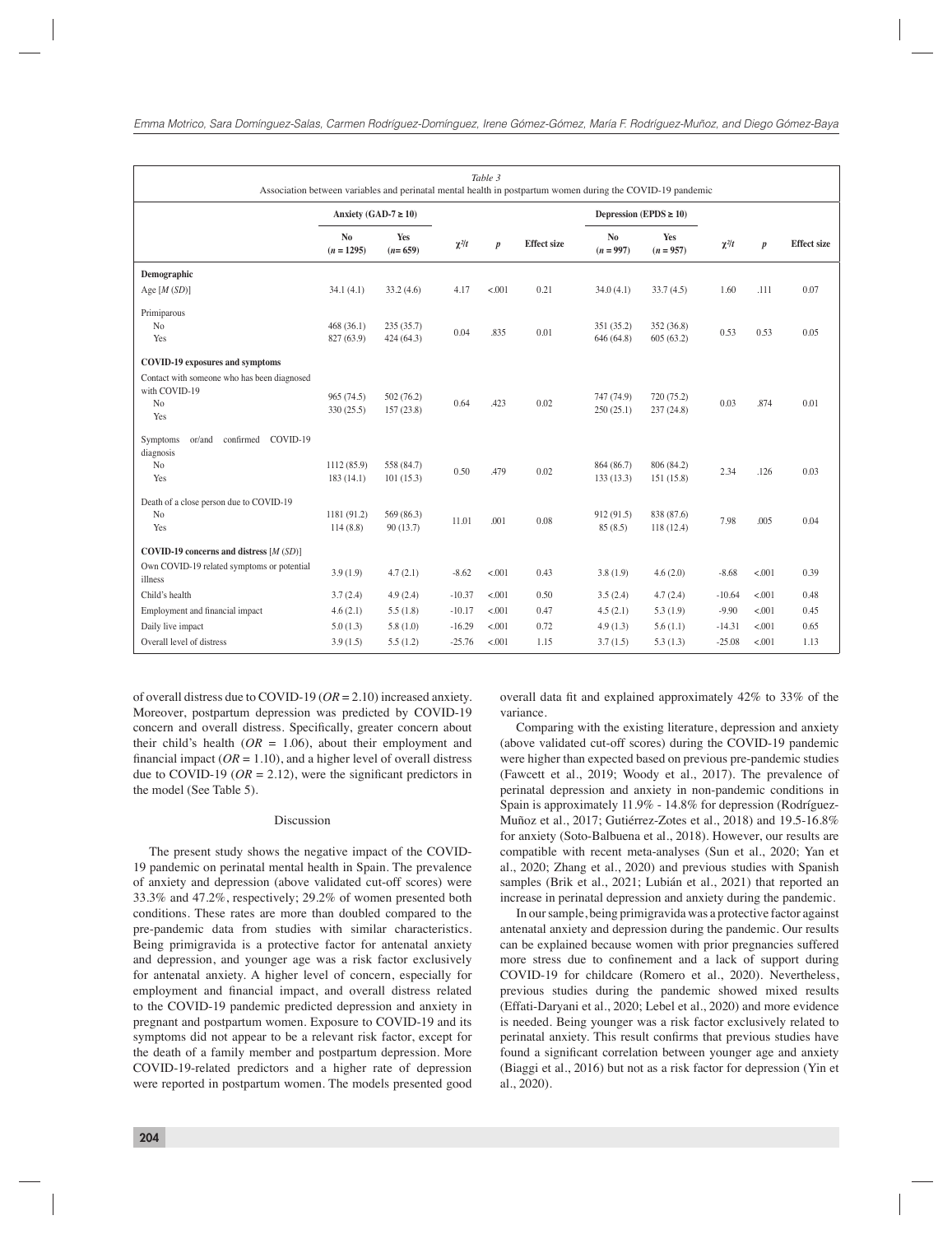| Table 4<br>Logistic regression for predicting anxiety and depression in pregnant women during the COVID-19 pandemic                                                                                              |         |      |              |                   |                  |                        |       |              |                              |                                                   |
|------------------------------------------------------------------------------------------------------------------------------------------------------------------------------------------------------------------|---------|------|--------------|-------------------|------------------|------------------------|-------|--------------|------------------------------|---------------------------------------------------|
|                                                                                                                                                                                                                  |         |      |              |                   |                  | 95% C.I. for<br>EXP(B) |       |              |                              |                                                   |
| <b>Predictors</b>                                                                                                                                                                                                | ß       | S.E. | Wald         | df                | $\boldsymbol{p}$ | 0R                     | Lower | <b>Upper</b> | Nagelkerke<br>R <sup>2</sup> | Sensitivity/Specificity<br>(Correctly classified) |
| Anxiety (GAD-7 $\geq$ 10)*                                                                                                                                                                                       |         |      |              |                   |                  |                        |       |              |                              |                                                   |
| <b>Demographics</b>                                                                                                                                                                                              |         |      |              |                   |                  |                        |       |              | .42                          | 61.8/88.4%                                        |
| Age                                                                                                                                                                                                              | $-0.05$ | 0.02 | 7.70         | 1                 | .006             | 0.95                   | 0.92  | 0.99         |                              | (79.7%)                                           |
| Primigravida (Ref. No)                                                                                                                                                                                           | $-0.42$ | 0.15 | 7.92         | 1                 | .005             | 0.66                   | 0.49  | 0.88         |                              |                                                   |
| <b>COVID-19 exposures and symptoms</b>                                                                                                                                                                           |         |      |              |                   |                  |                        |       |              |                              |                                                   |
| Contact with any person with confirmed infection with COVID-19 (Ref. No)                                                                                                                                         | $-0.26$ | 0.17 | 2.48         | $\mathbf{1}$      | .116             | 0.77                   | 0.56  | 1.07         |                              |                                                   |
| Symptoms/confirmed COVID-19 diagnosis (Ref. No)                                                                                                                                                                  | 0.36    | 0.18 | 3.62         | 1                 | .057             | 1.43                   | 0.99  | 2.06         |                              |                                                   |
| Death of a close person due to COVID-19 (Ref. No)                                                                                                                                                                | 0.05    | 0.22 | 0.06         | $\mathbf{1}$      | .807             | 1.05                   | 0.69  | 1.61         |                              |                                                   |
|                                                                                                                                                                                                                  |         |      |              |                   |                  |                        |       |              |                              |                                                   |
| <b>COVID-19 concern and distress</b>                                                                                                                                                                             | 0.03    | 0.04 |              |                   | .384             | 1.03                   | 0.96  | 1.11         |                              |                                                   |
| Own COVID-19 related symptoms or potential illness<br>Child's health                                                                                                                                             | $-0.05$ | 0.04 | 0.76<br>1.83 | 1<br>$\mathbf{1}$ | .176             | 0.95                   | 0.88  | 1.02         |                              |                                                   |
| <b>Employment and financial impact</b>                                                                                                                                                                           | 0.11    | 0.04 | 8.59         | $\mathbf{1}$      | .003             | 1.11                   | 1.04  | 1.19         |                              |                                                   |
| Daily live impact                                                                                                                                                                                                | 0.02    | 0.08 | 0.05         | 1                 | .824             | 1.02                   | 0.87  | 1.19         |                              |                                                   |
| Overall level of distress                                                                                                                                                                                        | 0.95    | 0.07 | 180.04       | 1                 | < 0.001          | 2.59                   | 2.26  | 2.98         |                              |                                                   |
| <b>Constant</b>                                                                                                                                                                                                  | $-3.79$ | 0.74 | 26.52        | $\mathbf{1}$      | < 0.001          | 0.02                   |       |              |                              |                                                   |
|                                                                                                                                                                                                                  |         |      |              |                   |                  |                        |       |              |                              |                                                   |
| Depression (EPDS $\geq 10$ )**                                                                                                                                                                                   |         |      |              |                   |                  |                        |       |              | .34                          |                                                   |
| <b>Demographics</b>                                                                                                                                                                                              |         |      |              |                   |                  |                        |       |              |                              | 68.9/75.1%<br>$(72.3\%)$                          |
| Age                                                                                                                                                                                                              | $-0.02$ | 0.02 | 1.37         | 1                 | .242             | 0.98                   | 0.95  | 1.01         |                              |                                                   |
| Primigravida (Ref. No)                                                                                                                                                                                           | $-0.32$ | 0.13 | 5.54         | 1                 | .019             | 0.73                   | 0.56  | 0.95         |                              |                                                   |
| <b>COVID-19 exposures and symptoms</b>                                                                                                                                                                           |         |      |              |                   |                  |                        |       |              |                              |                                                   |
| Contact with any person with confirmed infection with COVID-19 (Ref. No)                                                                                                                                         | $-0.03$ | 0.15 | 0.04         | 1                 | .849             | 0.97                   | 0.73  | 1.30         |                              |                                                   |
| Symptoms/confirmed COVID-19 diagnosis (Ref. No)                                                                                                                                                                  | 0.01    | 0.17 | 0.00         | $\mathbf{1}$      | .961             | 1.01                   | 0.72  | 1.42         |                              |                                                   |
| Death of a close person due to COVID-19 (Ref. No)                                                                                                                                                                | 0.11    | 0.20 | 0.33         | $\mathbf{1}$      | .565             | 1.12                   | 0.76  | 1.66         |                              |                                                   |
| <b>COVID-19 concern and distress</b>                                                                                                                                                                             |         |      |              |                   |                  |                        |       |              |                              |                                                   |
| Own COVID-19 related symptoms or potential illness                                                                                                                                                               | $-0.07$ | 0.04 | 3.92         | 1                 | .048             | 0.93                   | 0.87  | 1.00         |                              |                                                   |
| Child's health                                                                                                                                                                                                   | $-0.02$ | 0.03 | 0.21         | $\mathbf{1}$      | .649             | 0.99                   | 0.92  | 1.05         |                              |                                                   |
| <b>Employment and financial impact</b>                                                                                                                                                                           | 0.06    | 0.03 | 3.34         | $\mathbf{1}$      | .068             | 1.06                   | 1.00  | 1.13         |                              |                                                   |
| Daily live impact                                                                                                                                                                                                | $-0.04$ | 0.07 | 0.26         | $\mathbf{1}$      | .609             | 0.97                   | 0.84  | 1.11         |                              |                                                   |
| <b>Overall level of distress</b>                                                                                                                                                                                 | 0.82    | 0.06 | 179.88       | 1                 | < 0.001          | 2.26                   | 2.01  | 2.55         |                              |                                                   |
| <b>Constant</b>                                                                                                                                                                                                  | $-2.65$ | 0.65 | 16.36        | 1                 | < 0.001          | 0.07                   |       |              |                              |                                                   |
| * Omnibus Test: $X^2$ (10) = 481.91; $p < .001$ . Hosmer and Lemeshow Test: $X^2$ (8) = 8.11, $p = .422$<br>** Omnibus Test: $X^2$ (10) = 391.52; p < .001. Hosmer and Lemeshow Test: $X^2$ (8) = 5.89, p = .660 |         |      |              |                   |                  |                        |       |              |                              |                                                   |

Exposure to COVID-19 and its symptoms does not appear to be a relevant risk factor for predicting anxiety and depression, except for the death of a family member and postpartum depression. However, COVID-19-related concerns, especially employment and financial impact, are a predictor of anxiety and depression throughout the perinatal period. Our results are in line with previous studies that found that uncertainty about the effects of a COVID-19 infection and employment layoffs were associated with higher anxiety and depression levels (Esteban-Gonzalo et al., 2021; Lebel et al., 2020). Furthermore, distress is an explanatory factor for anxiety and depression throughout the perinatal period during COVID-19. Thus, the COVID-19 pandemic, as a threatening stressful event, has been especially challenging for pregnant and postpartum women, increasing the risk of psychopathology (Motrico et al., 2020).

In addition, more predictors of anxiety and depression were found during the postpartum period than during pregnancy, as well as higher rates of depression. The explanation for these results could be the unique challenges that postpartum women have faced during the pandemic (such as childbirth) (Mariño-Narváez et al., 2021) and the higher risk of depression during the postpartum period (Woody et al., 2017).

This study presents several strengths and some limitations. This is the first study in the scientific literature reporting the psychological impact of the COVID-19 pandemic in a large sample of Spanish pregnant and postpartum women. The results from this study were derived from 3356 pregnant and postpartum women living in Spain. Although the data were collected from an online convenience sample with inherent bias potential, the representativeness of the sample is consistent with the population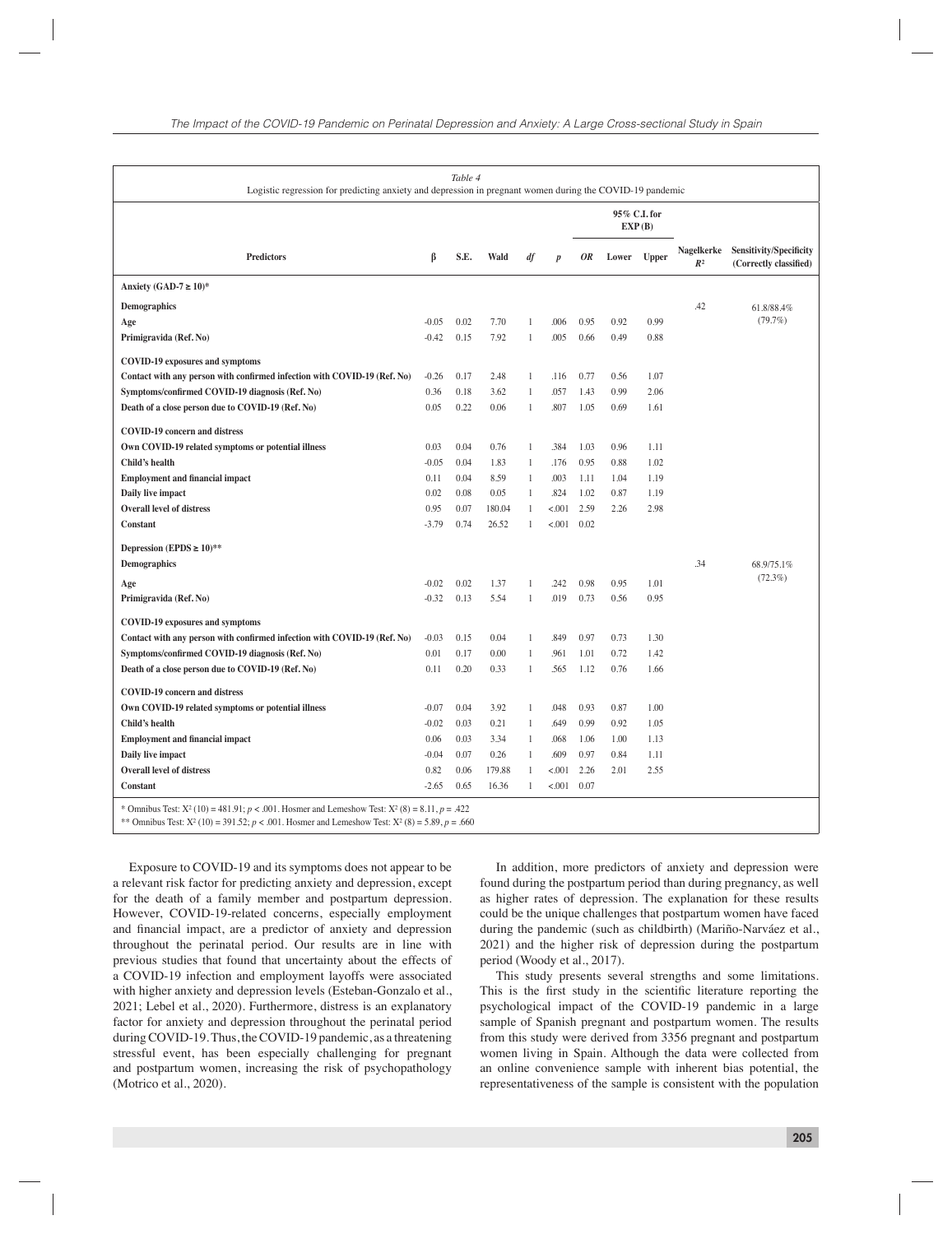|                                                                          | ß       |      |        | df           | $\mathbf{p}$ |           | 95% C.I. for<br>EXP(B) |              |                              |                                                          |
|--------------------------------------------------------------------------|---------|------|--------|--------------|--------------|-----------|------------------------|--------------|------------------------------|----------------------------------------------------------|
| <b>Predictors</b>                                                        |         | S.E. | Wald   |              |              | <b>OR</b> | Lower                  | <b>Upper</b> | Nagelkerke<br>$\mathbb{R}^2$ | <b>Sensitivity/Specificity</b><br>(Correctly classified) |
| Anxiety (GAD-7 $\geq$ 10)*                                               |         |      |        |              |              |           |                        |              |                              |                                                          |
| <b>Demographics</b>                                                      |         |      |        |              |              |           |                        |              | .34                          | 53.5/85.8%                                               |
| Age                                                                      | $-0.05$ | 0.01 | 10.43  | $\mathbf{1}$ | .001         | 0.96      | 0.93                   | 0.98         |                              | $(74.9\%)$                                               |
| Primiparous (Ref. No)                                                    | $-0.13$ | 0.12 | 1.13   | $\mathbf{1}$ | .288         | 0.88      | 0.69                   | 1.12         |                              |                                                          |
| <b>COVID-19 exposures and symptoms</b>                                   |         |      |        |              |              |           |                        |              |                              |                                                          |
| Contact with any person with confirmed infection with COVID-19 (Ref. No) | $-0.13$ | 0.13 | 0.90   | $\mathbf{1}$ | .343         | 0.88      | 0.68                   | 1.15         |                              |                                                          |
| Symptoms/confirmed COVID-19 diagnosis (Ref. No)                          | 0.12    | 0.16 | 0.59   | $\mathbf{1}$ | .441         | 1.13      | 0.83                   | 1.56         |                              |                                                          |
| Death of a close person due to COVID-19 (Ref. No)                        | 0.38    | 0.18 | 4.48   | $\mathbf{1}$ | .034         | 1.46      | 1.03                   | 2.08         |                              |                                                          |
| <b>COVID-19 concern and distress</b>                                     |         |      |        |              |              |           |                        |              |                              |                                                          |
| Own COVID-19 related symptoms or potential illness                       | $-0.03$ | 0.03 | 1.17   | $\mathbf{1}$ | .280         | 0.97      | 0.91                   | 1.03         |                              |                                                          |
| Child's health                                                           | 0.06    | 0.03 | 5.23   | $\mathbf{1}$ | .022         | 1.06      | 1.01                   | 1.11         |                              |                                                          |
| <b>Employment and financial impact</b>                                   | 0.10    | 0.03 | 10.35  | $\mathbf{1}$ | .001         | 1.10      | 1.04                   | 1.17         |                              |                                                          |
| Daily live impact                                                        | 0.07    | 0.07 | 1.26   | $\mathbf{1}$ | .261         | 1.08      | 0.95                   | 1.23         |                              |                                                          |
| <b>Overall level of distress</b>                                         | 0.74    | 0.06 | 170.27 | $\mathbf{1}$ | < .001       | 2.10      | 1.88                   | 2.34         |                              |                                                          |
| <b>Constant</b>                                                          | $-3.62$ | 0.59 | 37.55  | $\mathbf{1}$ | < .001       | 0.03      |                        |              |                              |                                                          |
| Depression (EPDS $\geq 10$ )**                                           |         |      |        |              |              |           |                        |              |                              |                                                          |
| <b>Demographics</b>                                                      |         |      |        |              |              |           |                        |              | .33                          | 73.4/70.6%                                               |
| Age                                                                      | $-0.00$ | 0.01 | 0.06   | 1            | .804         | 1.00      | 0.97                   | 1.02         |                              | $(71.9\%)$                                               |
| Primiparous (Ref. No)                                                    | $-0.16$ | 0.12 | 1.87   | 1            | .172         | 0.85      | 0.68                   | 1.07         |                              |                                                          |
| <b>COVID-19 exposures and symptoms</b>                                   |         |      |        |              |              |           |                        |              |                              |                                                          |
| Contact with any person with confirmed infection with COVID-19 (Ref. No) | $-0.04$ | 0.13 | 0.12   | $\mathbf{1}$ | .733         | 0.96      | 0.75                   | 1.23         |                              |                                                          |
| Symptoms/confirmed COVID-19 diagnosis (Ref. No)                          | 0.20    | 0.16 | 1.58   | $\mathbf{1}$ | .209         | 1.22      | 0.90                   | 1.65         |                              |                                                          |
| Death of a close person due to COVID-19 (Ref. No)                        | 0.25    | 0.18 | 1.99   | $\mathbf{1}$ | .159         | 1.29      | 0.91                   | 1.83         |                              |                                                          |
| <b>COVID-19 concern and distress</b>                                     |         |      |        |              |              |           |                        |              |                              |                                                          |
| Own COVID-19 related symptoms or potential illness                       | $-0.04$ | 0.03 | 1.52   | $\mathbf{1}$ | .217         | 0.96      | 0.91                   | 1.02         |                              |                                                          |
| Child's health                                                           | 0.06    | 0.02 | 6.86   | $\mathbf{1}$ | .009         | 1.06      | 1.02                   | 1.12         |                              |                                                          |
| <b>Employment and financial impact</b>                                   | 0.10    | 0.03 | 11.97  | $\mathbf{1}$ | .001         | 1.10      | 1.04                   | 1.16         |                              |                                                          |
| Daily live impact                                                        | $-0.06$ | 0.06 | 1.06   | $\mathbf{1}$ | .303         | 0.94      | 0.84                   | 1.06         |                              |                                                          |
| <b>Overall level of distress</b>                                         | 0.75    | 0.05 | 207.15 | $\mathbf{1}$ | < .001       | 2.12      | 1.91                   | 2.34         |                              |                                                          |
| Constant                                                                 | $-3.50$ | 0.55 | 41.03  | $\mathbf{1}$ | < 0.001      | 0.03      |                        |              |                              |                                                          |

demographics (INE, 2021) and the official data of cumulative confirmed COVID-19 cases in Spain at the end of the survey (Government of Spain, 2021).

The questionnaires used to evaluate our outcomes, EPDS and GAD-7, have good properties to estimate the prevalence of depression and anxiety (García-Campayo et al., 2010; García-Esteve et al., 2003; Vázquez & Míguez, 2019), but we cannot rule out classification bias. Moreover, the gold standard for the diagnosis of mental disorders remains structured clinical interviews. However, due to restrictive measures during the pandemic, the administration of a clinical interview to a large sample would not have been possible.

About implications for research and practice, there is needed research studies that assess perinatal depression and anxiety in routine maternal care and confirm the diagnosis through a faceto-face diagnostic interview. Furthermore, given the potentially serious consequences of untreated anxiety and depression during the perinatal period on mothers and their offspring (Stein et al., 2014), the implementation of evidence-based interventions should be addressed. Psychological interventions for preventing and treating depression and anxiety during the perinatal period are effective (Branquinho et al., 2021; Curry et al., 2019). Research is warranted to develop tailored and evidence-based eHealth interventions during the perinatal period to ensure scalability and broad access (Muñoz et al., 2021).

To conclude, the COVID-19 pandemic has a devastating impact on perinatal mental health. The current study highlights the substantial increase in symptoms of perinatal depression and anxiety in Spain, especially in postpartum women. Interventions for perinatal mental health should be a priority.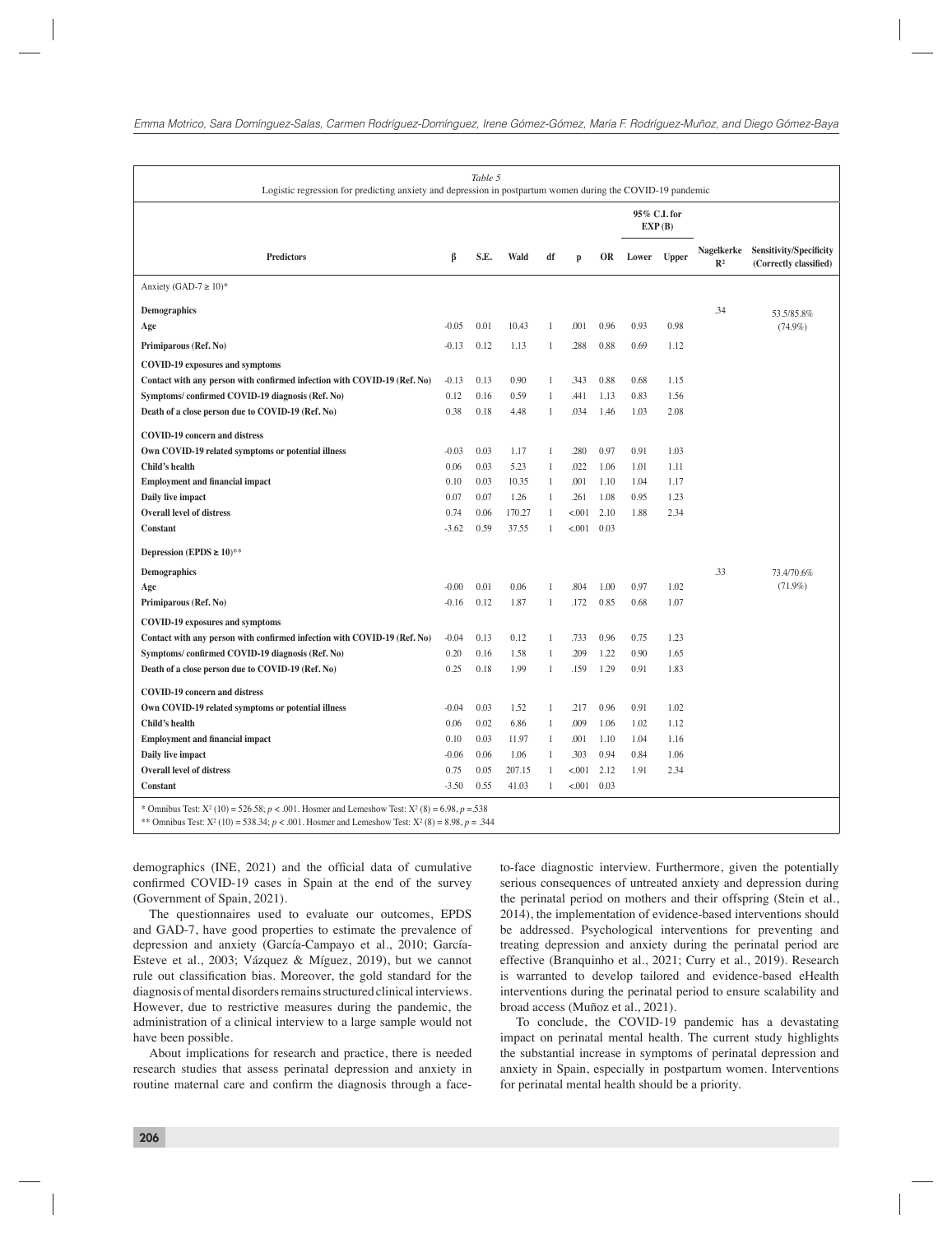#### Acknowledgements

We thank the Management Committee of COST Action Riseup-PPD for their support. We would also like to thank the other researchers who are collaborating on the project: Ana Mesquita (Portugal), Patricia Moreno-Peral (Spain), Sonia Conejo-Ceron (Spain), Maríia del Pilar Garrido-Borrego (Spain), and María José González-Vereda (Spain).

The project is part of the COST Action Riseup-PPD CA 18138 and was supported by COST under COST Action Riseup-PPD CA18138.

## References

- Biaggi, A., Conroy, S., Pawlby, S., & Pariante, C. M. (2016). Identifying the women at risk of antenatal anxiety and depression: A systematic review. *Journal of Affective Disorders, 191,* 62-77. https://doi.org/10.1016/j. jad.2015.11.014
- Branquinho, M., Rodríguez-Muñoz, M. de la F., Maia, B. R., Marqués, M., Matos, M., Osma, J., Moreno-Peral, P., Cerón, S. C., Fonseca, A., & Vousoura, E. (2021). Effectiveness of psychological interventions in the treatment of perinatal depression: A systematic review of systematic reviews and meta-analyses. *Journal of Affective Disorders*, *291*, 294- 306. https://doi.org/10.1016/j.jad.2021.05.010
- Brik, M., Sandonis, M. A., Fernández, S., Suy, A., Parramon-Puig, G., Maiz, N., Dip, M. E., Ramos-Quiroga, J. A., & Carreras, E. (2021). Psychological impact and social support in pregnant women during lockdown due to SARS-CoV2 pandemic: A cohort study. *Acta Obstetricia et Gynecologica Scandinavica*, *100*(6), 1026-1033. https://doi.org/10.1111/aogs.14073
- Cohen, J. (1988). *Statistical Power Analysis for the Behavioral Sciences*. Lawrence Earlbaum Associates. https://doi.org/10.4324/978020377 1587
- Cox, J. L., Holden, J. M., & Sagovsky, R. (1987). Detection of Postnatal Depression: Development of the 10-item Edinburgh Postnatal Depression scale. *British Journal of Psychiatry*, *150*(6), 782-786. https://doi.org/10.1192/bjp.150.6.782
- Curry, S. J., Krist, A. H., Owens, D. K., Barry, M. J., Caughey, A. B., Davidson, K. W., Doubeni, C. A., Epling, J. W., Grossman, D. C., Kemper, A. R., Kubik, M., Landefeld, C. S., Mangione, C. M., Silverstein, M., Simon, M. A., Tseng, C. W., & Wong, J. B. (2019). Interventions to Prevent Perinatal Depression: US Preventive Services Task Force Recommendation Statement. *JAMA - Journal of the American Medical Association*, *321*(6), 580-587. https://doi.org/10.1001/jama.2019.0007
- de Arriba-García, M., Díaz-Martínez, A., Monfort-Ortiz, R., Roca-Prats, A., Monfort-Beltrán, S., Ivañez-Muñoz, M., Alberola-Rubio, J., & Perales-Marín, A. (2021). GESTACOVID project: Psychological and perinatal effects in Spanish pregnant women subjected to confinement due to the COVID-19 pandemic. *The Journal of Maternal-Fetal & Neonatal Medicine*, 1-7. Advance online publication. https://doi.org/1 0.1080/14767058.2021.1888922
- European Centre for Disease Prevention and Control (2021). *COVID-19 situation update worldwide, as of week 19*. https://www.ecdc.europa. eu/en/geographical-distribution-2019-ncov-cases
- Effati-Daryani, F., Zarei, S., Mohammadi, A., Hemmati, E., Ghasemi Yngyknd, S., & Mirghafourvand, M. (2020). Depression, stress, anxiety and their predictors in Iranian pregnant women during the outbreak of COVID-19. *BMC Psychology*, *8*(1), 99-109. https://doi.org/10.1186/ s40359-020-00464-8
- Esteban-Gonzalo, S., Caballero-Galilea, M., González-Pascual, J. L., Álvaro-Navidad, M., & Esteban-Gonzalo, L. (2021). Anxiety and Worries among Pregnant Women during the COVID-19 Pandemic: A Multilevel Analysis. *International Journal of Environmental Research and Public Health*, *18*(13), 6875-6890. https://doi.org/10.3390/ijerph18136875
- Fawcett, E. J., Fairbrother, N., Cox, M. L., White, I. R., & Fawcett, J. M. (2019). The prevalence of anxiety disorders during pregnancy and the postpartum period: A multivariate Bayesian meta-analysis. *Journal of Clinical Psychiatry*, *80*(4), 18r12527. https://doi.org/10.4088/ JCP.18r12527
- García-Campayo, J., Zamorano, E., Ruiz, M. A., Pardo, A., Pérez-Páramo, M., López-Gómez, V., Freire, O., & Rejas, J. (2010). Cultural adaptation into Spanish of the generalized anxiety disorder-7 (GAD-7) scale as a screening tool. *Health and Quality of Life Outcomes*, *8*(1), 1-11. https:// doi.org/10.1186/1477-7525-8-8
- García-Esteve, L., Ascaso, C., Ojuel, J., & Navarro, P. (2003). Validation of the Edinburgh Postnatal Depression Scale (EPDS) in Spanish mothers. *Journal of Affective Disorders*, *75*(1), 71-76. https://doi.org/10.1016/ S0165-0327(02)00020-4
- Goberna-Tricas, J., Biurrun-Garrido, A., Perelló-Iñiguez, C., & Rodríguez-Garrido, P. (2021). The COVID-19 pandemic in Spain: Experiences of midwives on the healthcare frontline. *International Journal of Environmental Research and Public Health*, *18*(12), 6516-6538. https:// doi.org/10.3390/ijerph18126516
- Government of Spain (2021). *COVID-19 Panel*. Epidemiología/Instituto de Salud Carlos III. https://cnecovid.isciii.es/covid19/
- Gutiérrez-Zotes, A., Gallardo-Pujol, D., Labad, J., Martín-Santos, R., García-Esteve, L., Gelabert, E., Jover, M., Guillamat, R., Mayoral, F., Gornemann, I., Canellas, F., Gratacós, M., Guitart, M., Roca, M., Costas, J., Ivorra, J. L., Navinés, R., de Diego, Y., Vilella, E., & Sanjuan, J. (2018). Factor Structure of the Spanish Version of the Edinburgh Postnatal Depression Scale. *Actas Espanolas de Psiquiatria*, *46*(5), 174-182. http://www.ncbi.nlm.nih.gov/pubmed/30338774
- Lebel, C., MacKinnon, A., Bagshawe, M., Tomfohr-Madsen, L., & Giesbrecht, G. (2020). Elevated depression and anxiety symptoms among pregnant individuals during the COVID-19 pandemic. *Journal of Affective Disorders*, *277*, 5-13. https://doi.org/10.1016/j. jad.2020.07.126
- Lubián López, D. M., Butrón Hinojo, C. A., Arjona Bernal, J. E., Fasero Laiz, M., Alcolea Santiago, J., Guerra Vilches, V., Casaus Fernández, M., Bueno Moral, A., Olvera Perdigones, A., Rodríguez Rodríguez, B., Cuevas Palomino, A., Presa Lorite, J., Coronado Martín, P., Sánchez-Borrego, R., & González Mesa, E. (2021). Mood disorders and resilience during the first COVID-19 pandemic wave in Spain: Conclusions of the first Spanish survey. *Journal of Psychosomatic Research*, 140, 110327. https://doi.org/10.1016/j.jpsychores.2020.110327
- Lubián López, D. M., Butrón Hinojo, C. A., Arjona Bernal, J. E., Fasero Laiz, M., Alcolea Santiago, J., Guerra Vilches, V., Casaus Fernández, M., Bueno Moral, A., Olvera Perdigones, A., Rodríguez Rodríguez, B., Cuevas Palomino, A., Presa Lorite, J., Coronado Martín, P., Sánchez-Prieto, M., Sánchez-Borrego, R., & González-Mesa, E. (2021). Resilience and psychological distress in pregnant women during quarantine due to the COVID-19 outbreak in Spain: A multicentre cross-sectional online survey. *Journal of Psychosomatic Obstetrics and Gynecology*, *42*(2), 115-122. https://doi.org/10.1080/0167482X.2021.1 896491
- Mariño-Narváez, C., Puertas-González, J. A., Romero-González, B., & Peralta-Ramírez, M. I. (2021). Giving birth during the COVID-19 pandemic: The impact on birth satisfaction and postpartum depression. *International Journal of Gynecology and Obstetrics*, *153*(1), 83-88. https://doi.org/10.1002/ijgo.13565
- Motrico, E., Mateus, V., Bina, R., Felice, E., Bramante, A., Kalcev, G., Mauri, M., Martins, S., & Mesquita, A. (2020). Good Practices in Perinatal Mental Health during the COVID-19 Pandemic: A Report from Task-Force RISEUP-PPD COVID-19. *Clínica y Salud*, *31*(3), 155-160. https://doi.org/10.5093/clysa2020a26
- Muñoz, R. F., Pineda, B. S., Barrera, A. Z., Bunge, E., & Leykin, Y. (2021). Digital Tools for Prevention and Treatment of Depression: Lessons from the Institute for International Internet Interventions for Health. *Clínica y Salud*, *32*(1), 37-40. https://doi.org/10.5093/clysa2021a2
- Puertas-Gonzalez, J. A., Mariño-Narváez, C., Peralta-Ramírez, M. I., & Romero-González, B. (2021a). The psychological impact of the COVID-19 pandemic on pregnant women. *Psychiatry Research*, *301*, 113978. https://doi.org/10.1016/j.psychres.2021.113978